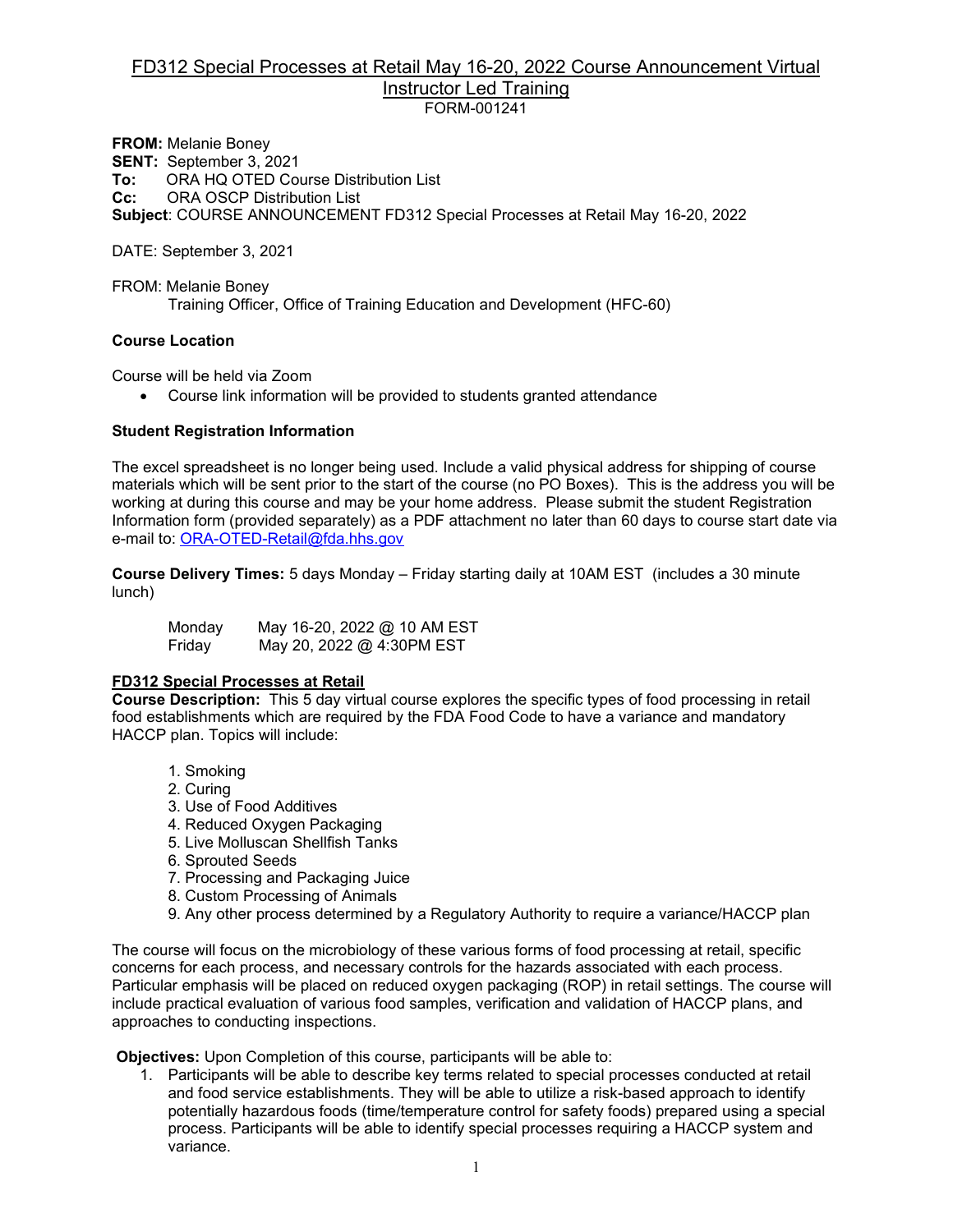# FD312 Special Processes at Retail May 16-20, 2022 Course Announcement Virtual Instructor Led Training

## FORM-001241

- 2. Participants will be able to describe the ROP requirements for TCS food in the FDA Food Code and conduct a validation and field verification of a HACCP system for a hypothetical ROP food in a retail or food service establishment.
- 3. Participants will be able to identify factors affecting the food safety of molluscan shellfish stored or displayed in life support tanks and ensure that recommendations are met, and appropriate controls are in place to ensure safety.
- 4. Participants will be able to describe the juice process and identify food safety hazards related to juice packaged in retail and food service establishments and ensure that appropriate controls are in place to ensure safety.
- 5. Participants will be able to identify food safety hazards related to custom processing of meat for personal use to ensure that appropriate controls are in place to ensure safety.
- 6. Participants will be able to describe the provisions for TCS food in the FDA Food Code related to the curing, smoking and drying of fish in retail and food service establishments. Participants will conduct a field verification of a HACCP plan for a hypothetical smoking scenario in a retail food establishment.
- 7. Participants will be able to describe key concepts related to the curing and smoking of meat and poultry at retail and in food establishments. They will be able to identify the Food Code recommendations for producing these foods.
- 8. Participants will be able to describe the recommendations for the validation and verification of a HACCP plan for a cured and smoked meat product.
- 9. Participants will be able to apply HACCP principles and their applications to juice inspections.
- 10. Participants will be able to describe key concepts related to the fermentation of food and fermentation of sausages at retail and in food establishments.
- 11. They will be able to identify FDA Food Code recommendations for producing these foods. Participants will be able to describe concepts for the validation and the verification of a HACCP plan.
- 12. Participants will be able to identify components or food additives that act as a method of preservation or render food a non-TCS food. They will be able to describe the process, hazards and controls related to using acids to preserve foods rather than to add flavor.
- 13. Participants will be able to identify components or food additives that act as a method of preservation or render food a non-TCS food. They will be able to describe the process, hazards and controls related to using acids to preserve foods rather than to add flavor.
- 14. Participants will be able to describe factors affecting the food safety of sprouting and evaluate appropriate control measures to ensure safety.
- 15. Participants will be able to determine their ability to recognize and evaluate special processes at retail compared to their knowledge at the beginning of this course and will complete a course post-assessment.

**Target Audience:** State and local regulators who focus on conducting inspections in retail food establishments (retail and food service settings) where these special forms of processing are performed on-site.

#### **Link to class in Pathlore LMS:**

<https://orauportal.fda.gov/stc/ORA/psciis.dll?CLASS=ORA&CODE=FD312>

#### **Deadlines / Special Notices:**

- 1. Please provide a copy of this announcement to each student as soon as they are selected
- 2. By 60 days prior to course start date forward all student names and registration information via email to ORA-OTED-Retail@fda.hhs.gov.

#### **Mandatory Technical Checks:**

May 13, 2022 Time: TBD to make sure that students have required technology and capabilities to successfully participate and complete the course. Selected students will be provided additional information upon acceptance.

Confirmed participants will be provided additional information once accepted into the course.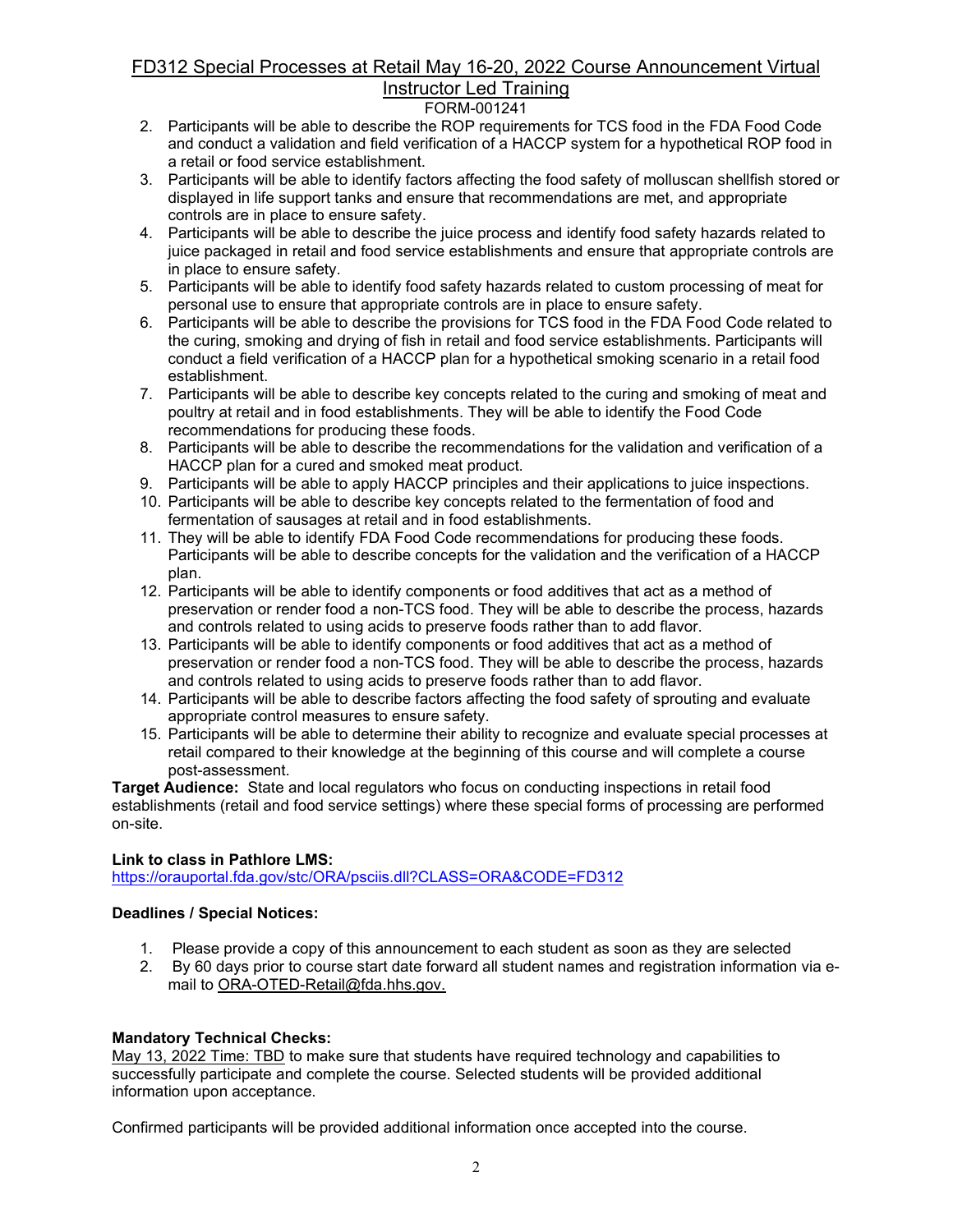# FD312 Special Processes at Retail May 16-20, 2022 Course Announcement Virtual

# Instructor Led Training

FORM-001241

All participants will be required to display a valid government issued photo identification one-time during the technical check prior to the course or during the first day of the course.

### **SYSTEM REQUIREMENTS**

This Virtual Instructor Led Training **requires** participants to have:

- Computer
	- o macOS X with macOS 10.7 or later, **OR**
	- o Windows 10, **OR**
	- o Windows 8 or 8.1
- Internet connection broadband wired or wireless (3G or 4G/LTE)
- Speakers and a microphone USB plug-in or wireless Bluetooth, built-in
- Webcam or HD webcam built-in or USB plug-in your webcam will need to be on during the course

#### **Strongly suggested:**

• 2 screen set up (2 monitors)

#### **SPECIAL NOTICES:**

1.FDA is providing this course free of charge and registration fees are NOT required to attend.

2.OTED requires verification of participants' identities.

•All participants will be required to display a valid government issued photo identification one-time during the technical check prior to the course or during the first day of the course.

#### **Authorized Travel Dates:**

Travel is not authorized.

#### **Points of Contact**:

Students seeking information or assistance with this training course should contact in the following order:

- 1) Immediate Supervisor (first source of information and assistance)<br>2) Program/Division Administrative Officer (AO) (CGE, travel, and ac
- 2) Program/Division Administrative Officer (AO) (CGE, travel, and accounting code information)
- 3) Melanie Boney Training Officer (final POC if the PTO is unavailable) FDA/Office of Training Education and Development Office: 404-253-2308 xVOIP E-mail: Melanie.Boney@fda.hhs.gov

**Contact hours:** 25 hours **CEU's** 2.5

#### **Prerequisites and/or Pre-Course Work:**

All participants must complete the prerequisite web course(s) PRIOR to enrolling in the course. Additional information will be provided upon acceptance into course.

Prerequisites are located on **[Pathlore LMS](https://orauportal.fda.gov/stc/ORA/psciis.dll?linkid=383299&mainmenu=ORA&top_frame=1)**.

1.Fermentation at Retail (FD8009W)

2.Curing, Smoking, Drying of Meat, Poultry and Fish and the Processing of Fermented Sausages (FD8005W)

3.Reduced Oxygen Packaging at Retail (FD8004W)

4.Juicing at Retail (FD8008W)

5.Shellfish Tanks at Retail (FD8007W)

6.Custom Processing of Meats at Retail (FD8006W)

Pre-read:

Read the NACMCF HACCP Principles and Application Guidelines, <http://www.fda.gov/Food/GuidanceRegulation/HACCP/ucm2006801.htm>

Need a Pathlore account? Please fill out the [Pathlore Account Registration Form a](https://orauportal.fda.gov/stc/ORA/OTEDPathloreRegistrationAccountRequestForm.pdf)nd forward to [Appsdesk@fda.hhs.gov](mailto:Appsdesk@fda.hhs.gov)

Not sure if you have a Pathlore account? Pathlore job aids can assist users to navigate this learning management system (LMS). The job aid will assist with signing on, establish a User ID and password,